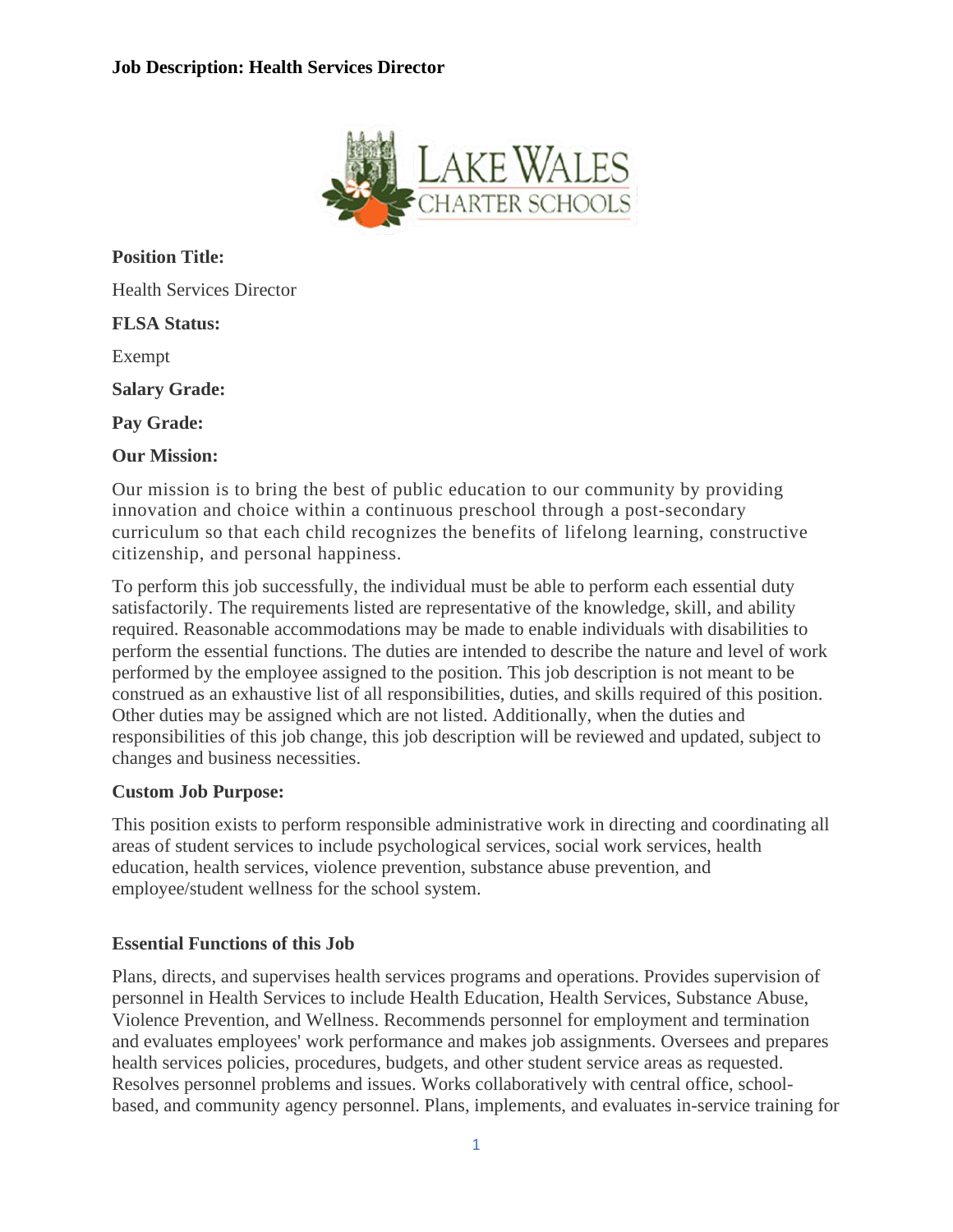## **Job Description: Health Services Director**

itinerant and school-based health services personnel. Oversees the health, substance abuse, and violence prevention curriculum for grades K-12. Collaborates with central office staff and school personnel in planning, implementation, monitoring, and evaluation of Health Services programs and services.

#### **Non-Essential Functions of this Job**

Performs other duties as assigned.

## **Knowledge, Skills, and Abilities:**

Considerable knowledge of the school systems operations and procedures relative to Health Services programs and services. Extensive knowledge of school board policy and due process procedures and federal/state regulations and laws. Ability to supervise and evaluate the work of health services personnel. Skills in interviewing and interpersonal relationships. Ability to make sound professional evaluations and judgments. Ability to maintain confidential reports and records. Demonstrate leadership abilities.

## **Education, Experience, and/or Certification/License Requirements**

Graduation from an accredited college or nursing program with a current Florida Registered Nurse license. Experience in supervision required.

#### **Work Context:**

Requires some sitting and standing, walking and moving about to coordinate work. Requires the use of alternative communication systems, such as electronic mail, telephones, and computers. Requires coordination of work tasks to establish priorities, set goals, and meet deadlines. Requires face-to-face discussions and contact with individuals and/or teams. Requires work with both internal and external contacts, and with the public.

#### **Physical Environment:**

Requires working indoors in environmentally controlled conditions. Requires sitting for most of the day, and the ability to lift, carry, move, and/or position objects infrequently weighing up to 20 pounds.

**Local Code:** 9000 **EEO5: Approval Date: Date Last Revised: 04/18/2022**